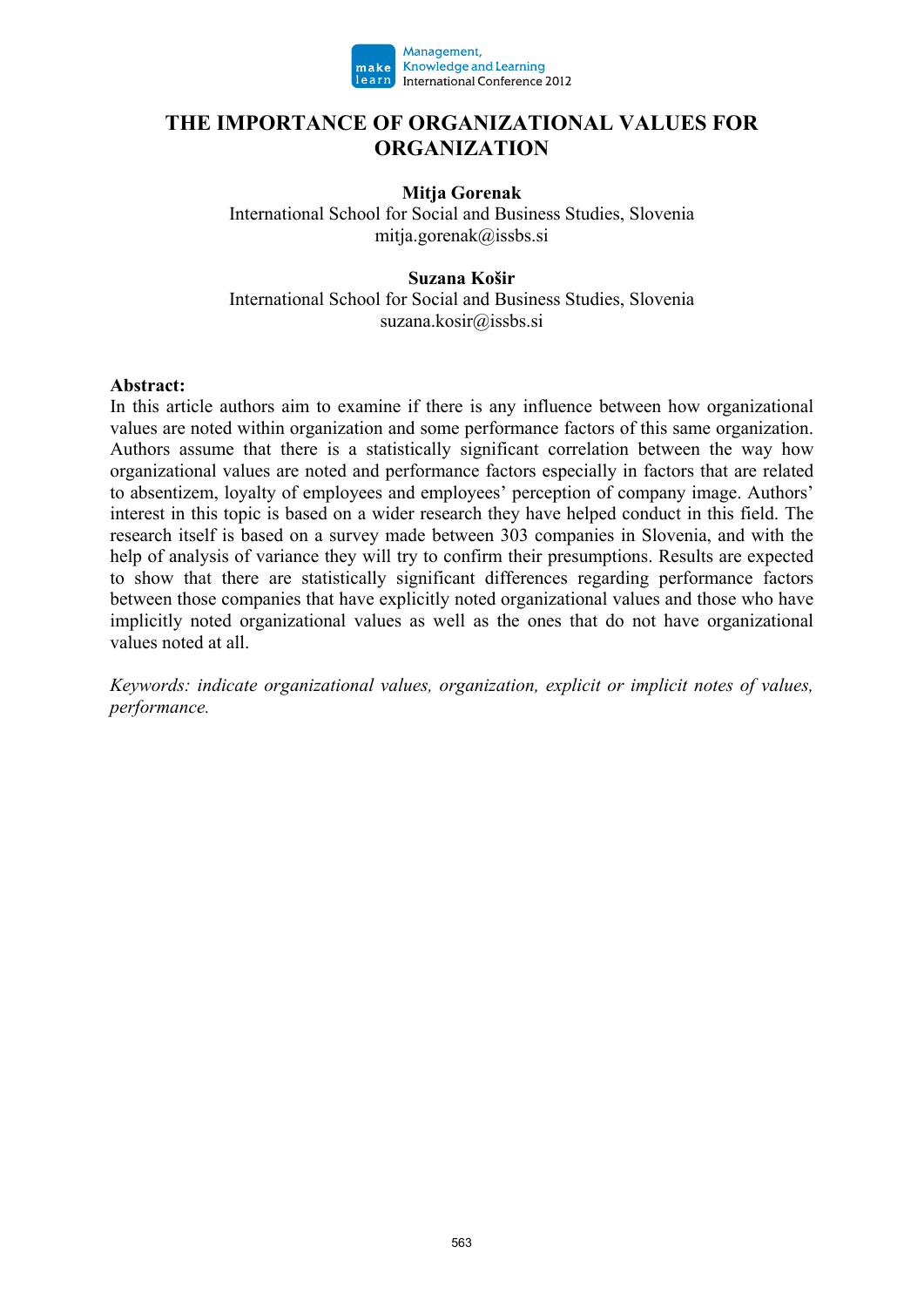

## **INTRODUCTION**

In the world of fast changing economy flexibility of organizations is growing ever more important. Within this context organizations have started to realize even on a greater scale how important is to have the right people on the right places. Not even the best equipment is a guarantee for success if organizations do not have the right people to do the job. Every human has its own values that combined with other peoples values create organizational values and the propose of this article is to investigate how organizational values influence the performance of organizations. Through this article we will focus on the question if the way organizational values are noted within organization influences the performance of these same organizations. Musek Lešnik (2006) says in this context that organizations can be successful when organizational goals are aligned with organizational values and those are aligned with personal values of people who are this same organization.

### **1. ORGANIZATIONAL VALUES**

Although that organizational values seem too many people somewhat of a "soft" concept within the field of human resources management Musek Lešnik (2008, p.72) says that it is much more tangible concept than it seems. Kenny (1994) proposed that just like every human community has its own value system, every organization has its own value system. In this context Mesner Andolšek (1995) has established a relationship between individuals' values and organizational values, where she said that values of organization have grown from values of individuals that have shaped the organizational culture, and since organizational values are one of fundamentals of organizational culture this makes organizational values grow from individual values. Somewhat similar is also the view of Pfeiffer and others (1985) where they see the creation of organizational values as a process of following the philosophy of the company that is embedded in organizational culture. Simmerly (1987, p.15) also agrees that organizational values evolve from organizational culture, in his view organizational values evolve from modes of conduct, communication styles and decision making styles within organization. Svetlik (2004, p. 323) says that organizational values are values that are being pushed forward by the management and have proven itself as a good foundation for development of organization. Same author also says that organizational values are intended to inspire employees with creative energy that will push organization forward towards desired goals. Cingula (1992, pp. 499–500) has also discussed organizational values, he sees organizational values as: "what people within organization think is good for organization, what needs to happen within organization and what might be needed within organization in the future". Same author also says that due to mentioned above organizational values reflect the mission and strategic goals of the organization.

#### **1.1. Discussing organizational values within organization**

When defining organizational values within organization Simmerly (1987, p.15) argued that organizational values need to be agreed in a broader circle within organization. Musek Lešnik (2006a) also discussed the advantages of broader consensus on organizational values; he said that organization needs to consider values of individuals that are the members of organization first in order to later find an agreement on common values of organization which consist of these individuals. Seeveres (2000) stresses the importance of good communication when defining organizational values by saying that organizational values directly influence the way how people perform their tasks; thus making poor efforts at discussing organizational values can result in decreasing performance of employees and company. Musek Lešnik (2006b) also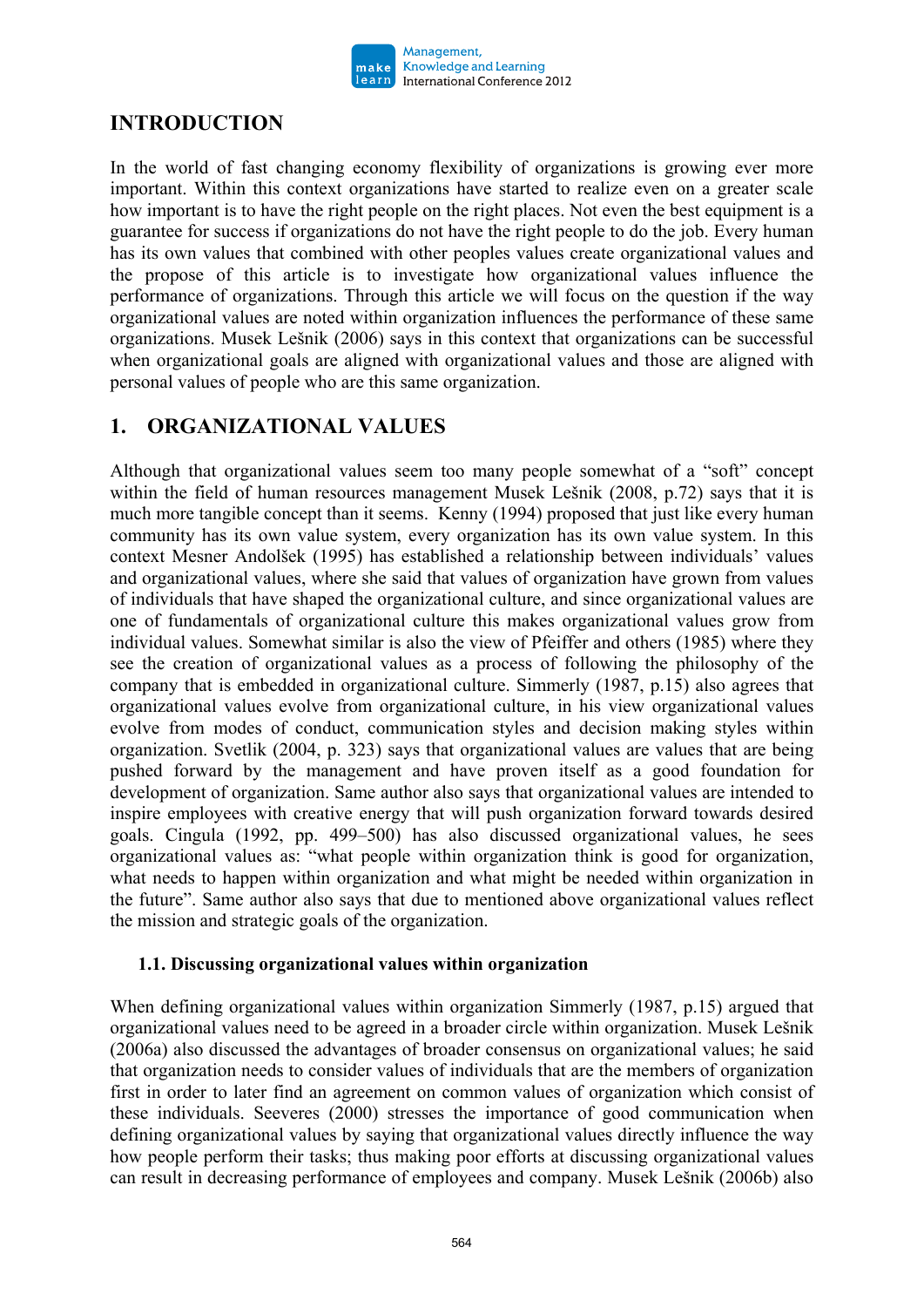

argued that the process of discussing organizational values within organization can lead up to conflict, especially between employees and owners; this conflict is almost certainly the result of improper procedures when defining organizational values. According to the same author most common errors in these procedures are: poor timing of discussion, inadequate vision, poor cooperation between management and lower levels of employees, one way communication, lack of transparent demonstration how organizational values should work in practice and lack of recognition of success or punishment of failure.

# **2. IMPORTANCE OF ORANIZATIONAL VALUES FOR ORGANIZATION**

The importance of organizational values for organizations is shown even strongly now in the time of economic uncertainty then even before. Organizations use organizational values to inspire their employees as well as their costumers. Organizational values are often discussed to be a powerful marketing tool, since clear organizational values are positively noted and they encourage potential buyers to buy or use company's product. It has been established by several authors that organizational values influence organizational structure (Walsh et al. 1981, Kabanoff et al. 1995), organizational culture (Pettigrew, 1979), organizational identity (Ashforth & Mael, 1989), organizational strategy (Bansal, 2003) thus shaping organizational goals and means to achieve those goals.

The importance of organizational values is even more stressed by Musek Lešnik (2006) when he says that organization is just like a human; it makes decisions, does what it thinks its right, has legal limitations on what it can do, has moral limitations, cerates and implements its own rules and beliefs, it advances on the basis of its decisions, creates myths, legends and habits and so on. We can say that organizational values are integrated into personality of a company thus playing a similar role as values do in lives of individuals; directing behavioral patterns, influencing relationships within the organization and influencing how company perceives its costumers, suppliers and competition.

When discussing the importance of organizational values for organization it is also important to present how these organizational values influence employee performance. Several authors have discussed this phenomenon; Berkhout and Rowlands (2007) have made a research on personal and organizational values among employees of organizations that specialize in alternative energy sources (solar electricity, wind electricity, smaller hydro-electrical plants, ect.), they have determined, that those organizations that focus their selection procedure on matching personal values with organizational values tend to be significantly more successful in their work because of the fact that employees have a higher level of job satisfaction. Some later studies in the similar conducted by Kaye and Jordan-Evans (2009) have even determined that some individuals even perceive the importance of a good match between organizational and personal values to be more important then the income they get. This clearly shows that people have started to value more how they feel in the organization then how much they get paid for the work they do.

## **3. MEASURING ORGANIZATIONAL PERFORMANCE**

Measuring organizational performance has taken a new turn in the last couple of decades. Many still believe that only the numbers count, but Bakovnik (2002) argues that the serious problem of this traditional view is in the fact that it only measures past events. In practice organizational performance is still very often thought as profits shown in accounting figures,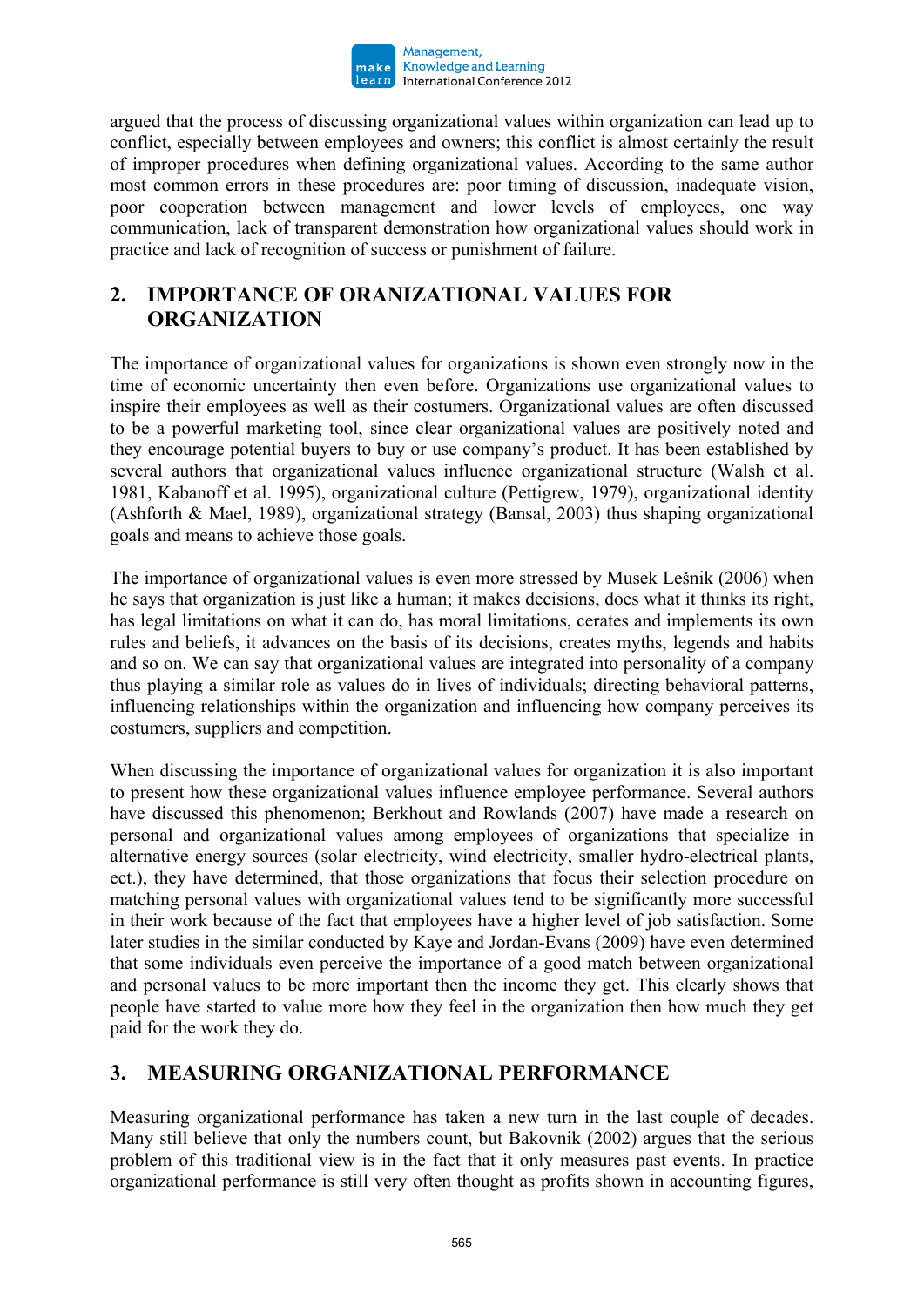

neglecting the fact that these profits do not show current status, maybe not even the profit from core business which is essential for a long term success and development of the organization. Accounting figures can also mislead sometimes, since they can be adapted into focusing in short term profitability on the basis of saving in areas that are not suppose to be saved upon on a long term. We need to stress that in order to understand the financial situation of the organization we need to understand management's long term plans for organization, adding to what we said above (Firer, 1999) says that in order to understand performance of the organization we need to understand how all the mechanisms that can add on value within organization.

Škerlavay et. al. (2007) stressed that alongside with profit margins and other financial data when considering organizational performance we also must consider also employees, partners and costumers. This is based on findings of Cyert and March (2000) which have presented their organization behavioral theory where they have stated that organization is truly a complex mixture of individuals and groups such as management, employees, owners, ect. but looking only at profits will be like only looking after the interests of one particular participle – owners and that is according to Škerlavay et. al. (2007) just not acceptable.

# **4. METHODOLOGY**

Based on theoretical findings that we have made through studying various books and articles on the topic of organizational values and organizational performance we have started to think about the research question, and we have decided that we would like to see if there is any correlation between how organizational values are stated within organization influences how organization performs in several categories.

Data used in this article is a part of a much wider survey that included 303 companies within Slovenia. Companies were randomly selected, and we have sent them a link where they could access the questioner online. There are two parts that we were interested in; the first part is the one asking how organizational values are stated within organization; giving options on answer explicit, implicit and not recorded, and the second part, which asked several questions regarding how the organization would evaluate their organizational performance. Regarding the organizational performance we have taken in consideration the following parameters for which we think together can give us a solid overall view on the organizational performance: return on assets, added value, relationships with suppliers, absence form work, fluctuation of employees, number of costumers, organizational reputation, employee affiliation, employee productivity, costs per employee and effectiveness in client proceedings; organizations were asked to evaluate where their company stands regarding to their own sector average, with a 5 stage scale. We have transformed these parameters of organizational performance into a new variable and named it organizational performance – combined.

## **5. RESULTS ANALYSIS**

We have later on tested our variables for reliability analysis with Cronbach's Alpha test, that shown the value of , 814 on the set of variables that we have researched on. This value is showing, according to Ferligoj and others (1995) that the responses collected are reliable.

The next step was to analyze with the help of cross tabulation the strength of correlation between independent variable *how are organizational values stated in your organization* and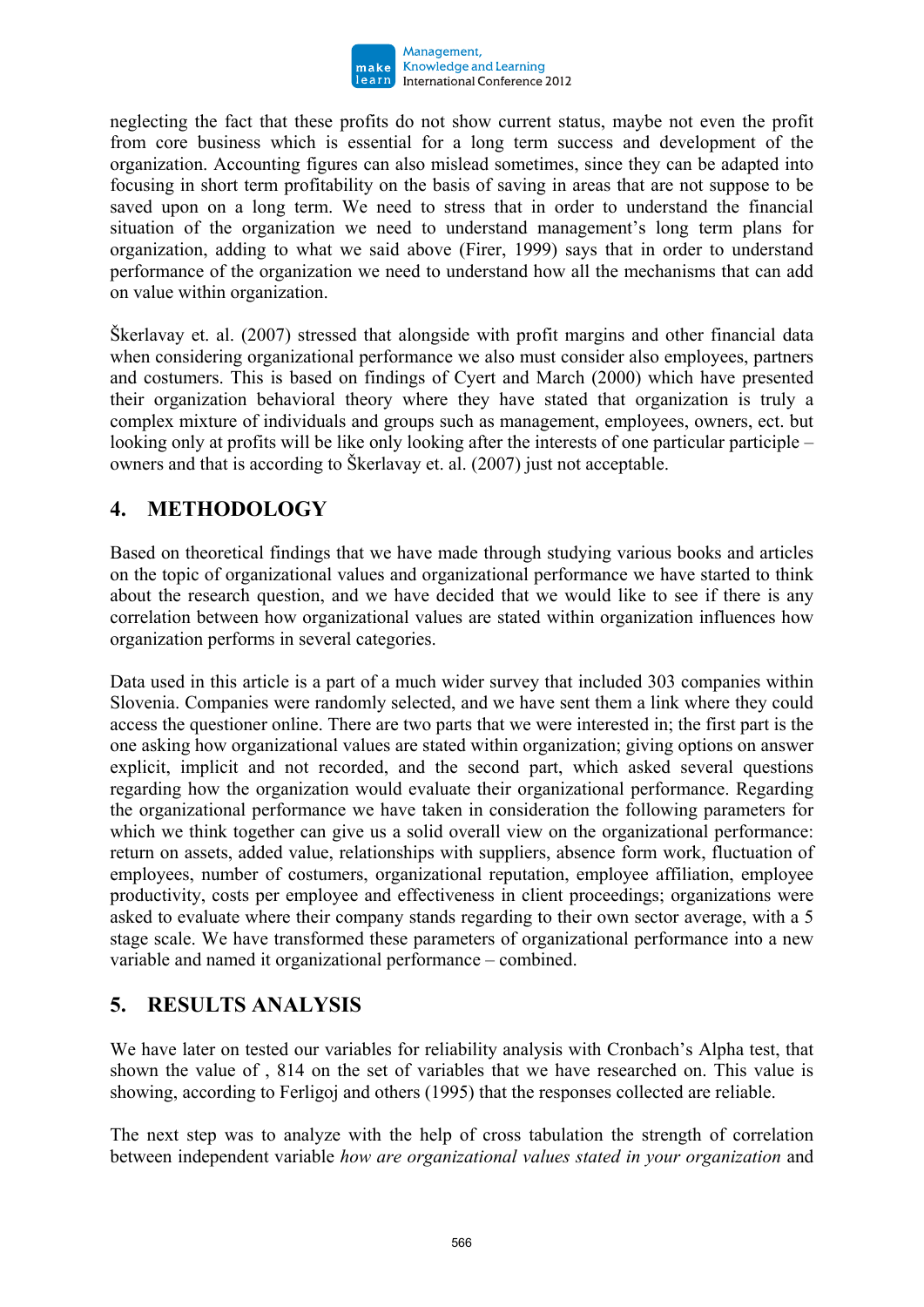

dependent variable *organizational performance – combined.* Results are shown in Table 1 and Table 2.

#### **Table 1:** Crosstabs analysis

|                                                          |                                                                       | How are organizational values stated in your<br>organization |          |                |                |
|----------------------------------------------------------|-----------------------------------------------------------------------|--------------------------------------------------------------|----------|----------------|----------------|
|                                                          |                                                                       | 1,00                                                         | 2,00     | 3,00 not       |                |
| Organizational performance - combined                    |                                                                       | explicit                                                     | implicit | recorded       | <b>Total</b>   |
| 2,00 little below the<br>average in our<br>sector        | N                                                                     | 0                                                            |          |                | $\mathfrak{D}$ |
|                                                          | % within Organizational<br>performance                                | $,0\%$                                                       | 50,0%    | 50,0%          | 100,0%         |
|                                                          | % within How are organizational<br>values stated in your organization | $,0\%$                                                       | 1,4%     | 1,8%           | 1,0%           |
| 3,00 within sector<br>average                            | N                                                                     | 13                                                           | 11       | 17             | 41             |
|                                                          | % within Organizational<br>performance                                | 31,7%                                                        | 26,8%    | 41,5%          | 100,0%         |
|                                                          | % within How are organizational<br>values stated in your organization | 19,7%                                                        | 15,3%    | 29,8%          | 21,0%          |
| 4,00 little above the<br>average in our<br>sector        | N                                                                     | 43                                                           | 55       | 35             | 133            |
|                                                          | % within Organizational<br>performance                                | 32,3%                                                        | 41,4%    | 26,3%          | 100,0%         |
|                                                          | % within How are organizational<br>values stated in your organization | 65,2%                                                        | 76,4%    | 61,4%          | 68,2%          |
| 5,00 significantly<br>above the average in<br>our sector | N                                                                     | 10                                                           | 5        | $\overline{4}$ | 19             |
|                                                          | % within Organizational<br>performance                                | 52,6%                                                        | 26,3%    | 21,1%          | 100,0%         |
|                                                          | % within How are organizational<br>values stated in your organization | 15,2%                                                        | 6,9%     | 7,0%           | 9,7%           |
| Total                                                    | N                                                                     | 66                                                           | 72       | 57             | 195            |
|                                                          | % within Organizational<br>performance                                | 33,8%                                                        | 36,9%    | 29,2%          | 100,0%         |
|                                                          | % within How are organizational<br>values stated in your organization | 100,0%                                                       | 100,0%   | 100,0%         | 100,0%         |

**Table 2:** Symmetric Measures

|                      |                      | Value   | Asymp. Std.<br>Error(a) | Approx.<br>T(b) | Approx. Sig. |
|----------------------|----------------------|---------|-------------------------|-----------------|--------------|
| Interval by Interval | Pearson's R          | $-.148$ | ,073                    | $-2,085$        | 0.038(c)     |
| Ordinal by Ordinal   | Spearman Correlation | -.142   | 074                     | $-1.993$        | 0.048(c)     |
| N of Valid Cases     |                      | 195     |                         |                 |              |

a Not assuming the null hypothesis.

b Using the asymptotic standard error assuming the null hypothesis.

c Based on normal approximation.

From data shown in Table 1 we can see that where we have 33,8 % of the organizations that have their organizational values explicitly noted, there is 36,9 % of those organizations where organizational values are implicitly shown within the organization and 29,2 % of those organizations where organizational values are not noted at all.

Regarding organizational performance we can see that there is 52,6 % of those organizations that have organizational values explicitly noted within the organization and are above the average of the sector regarding their performance, there is 41,4 % of those organizations that have organizational values implicitly shown within organizations and are regarding the performance slightly above the sector average, there is also 41,5 % of those organizations that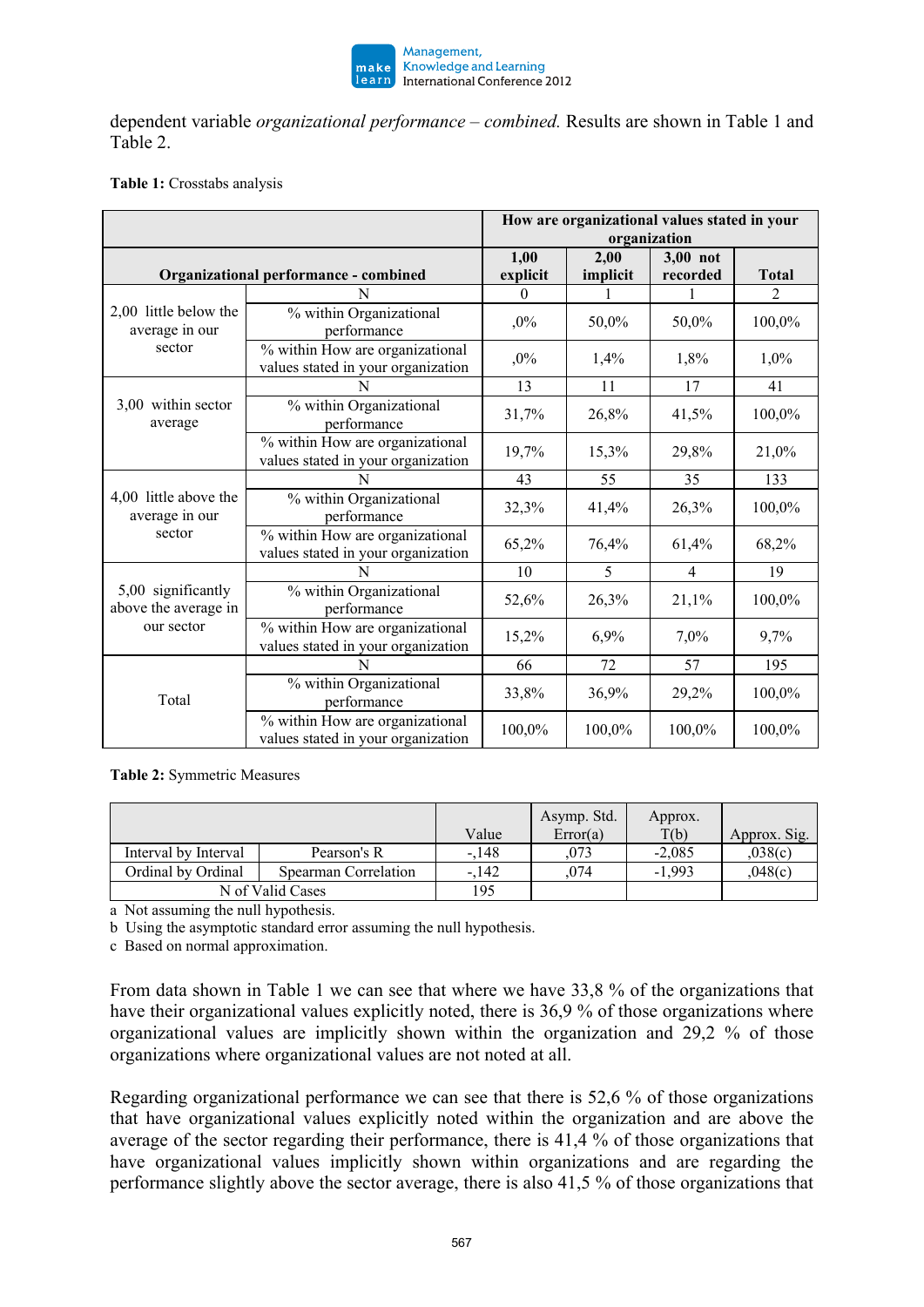

do not have organizational values noted within the organization and are regarding the performance within sector average. Among all organizations there are 65,2 % of those that have organizational values explicitly noted within the organization, 76,4 % of those that have organizational values implicitly shown within organization and 61,4 % of those organizations that do not have organizational values noted within organization and are slightly above average of the sector.

From Table 2 we can see that for the variables *How are organizational values stated within your organization* and *Organizational performance – combined* we have determined the coefficient of convergence of -0.148. From this data we can determine that this represents a rather weak statistical correlation. The level of statistical importance of correlation is 0,038, this tells us that coefficients are statistically important at level  $p=0.05$ , this means that variables are valid in 95 % confidence interval. Overall we can say that *How are organizational values stated within your organization* influences *Organizational performance – combined* with a 5 % risk interval.

### **6. CONCLUSIONS**

Through the theoretical part of this article we have established what organizational values are, why they are important for organization and how do they work within organization. The main interest for our research was the correlation between how organizational values are stated within organization and to what extent do they influence organizational performance in several categories. Although we have only established a weak correlation there is no doubt that correlation exists. For the purpose of this research organizational performance was self evaluated by the companies that we have researched in, we believe that if we would use actual data regarding the performance the correlation would show as even more significant. For further research we would see the possibility of gaining even more representative results if we have used firm data regarding performance of the organization instead of self evaluation of those same organizations. None of the less, building on organizational values pays off; this has been confirmed through this research yet again.

### **REFERENCE LIST**

- 1. Ashforth, B. E., & Mael, F. (1989). Social identity theory and the organization. *Academy of Management Review*, (14) 20–39.
- 2. Bakovnik, R. (2002). Nova merila poslovne uspešnosti kot podlaga za učinkovito opravljanje nadzorne funkcije. *Industrijska demokracija*, *12*.
- 3. Bansal, P. (2003). From Issues to Actions: The Importance of Individual Concerns and Organizational Values in Responding to Natural Environmental Issues. *Organization Science*, *14*(5), 510–527.
- 4. Berkhout, T., & Rowlands, I. H. (2007). The Voluntary Adoption of Green Electricity By Ontario-Based Companies - The Importance of Organizational Values and Organizational Context. *Organization & Environment, 20*(3), 281–303.
- 5. Cingula, M. (1992). Organizacijska kultura v implementaciji poslovne strategije. In *Organizacija, informatika, kadri, 11. posvetovanje organizatorjev dela.* Portorož, Slovenia: FOV.
- 6. Cyert, R. M., & March, J. G. (2000). The behavioural theory of the firm. *Central Currents in Social Theory: Contemporary Sociological Theory* 1920–2000, 5, pp. 267–281.
- 7. Ferligoj, A., Leskovšek, A., & Kogovšek, T. (1995). Veljavnost in zanesljivost merjenja. Ljubljana: Fakluteta za družbene vede.